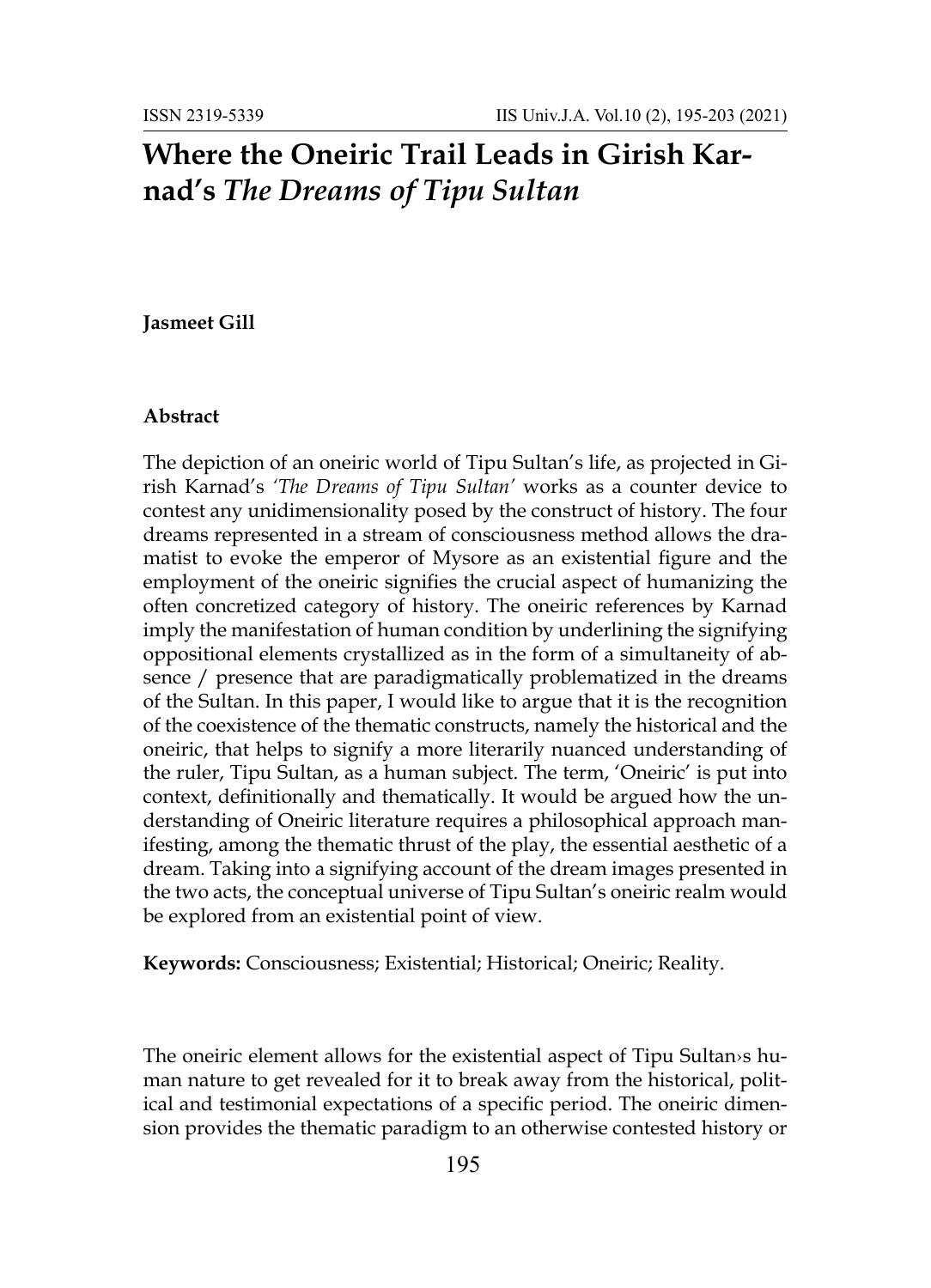reality of the famous ruler of Mysore. The oneiric references by Karnad imply the manifestation of human condition by underlining the signifying oppositional elements crystallized as in the form of a simultaneity of absence / presence that are paradigmatically problematized in the dreams of the Sultan.

The paper argues that it is the recognition of the coexistence of the two worlds, namely the historical and the oneiric, that provides a more signifying and subtle understanding of the ruler, Tipu Sultan, as a human subject. The term, 'Oneiric' is put into context, definitionally and thematically. It would be argued how an understanding of Oneiric literature, such as the text at hand, requires a philosophical approach manifesting, among the thematic thrust of the play, the essential aesthetic of dream. Taking into a signifying account of the dream images presented in the two acts, the conceptual universe of Tipu Sultan's oneiric realm would be explored from an existential point of view. The fact that the plot is based on a secret record of dreams as well as rooting these confidential dreams in the interpretative realm of the inner life of this otherwise political ruler is paradigmatically pertinent to the aesthetic context of oneiric themes. That Tipu was a dreamer, a scholar, poet, only heightens the possibility of knowing him as having an existential human condition which is something that is overlooked often for the political considerations revealing the figure during colonial times.

Karnad attempts to extract that hidden oneiric aesthetic of Tipu's life from what the enigmatic figure had 'kept under his pillow', (Karnad 57) especially in the light of the fact that these are records of an inner life—the dreams of Tipu which were never told to anyone but maintained until the last day of his life. The dreams of Tipu Sultan as recorded in his dream book —register concealed from the political arena acts as a metaphor for the oneiric-aesthetic self of a much humanized ruler. Karnad employs the oneiric self of Tipu in such a way that enables the stream of the consciousness of the ruler to correlate directly with the reader or the audience is forced to zoom into the oneiric state rather than the historico-political self. The employment of the dreams in the play is also to depict the other side of a politically understood ruler. At the outset of the play, in a dialogue between Kirmani and MacKenzie, the other side of what is about to follow in the play is invoked by Karnad as an undesirable or a preconceived colonial version. When the historian, Kirmani asks if his side of the story is required, the dramatist seems to highlight that the historical political version has already been meted out.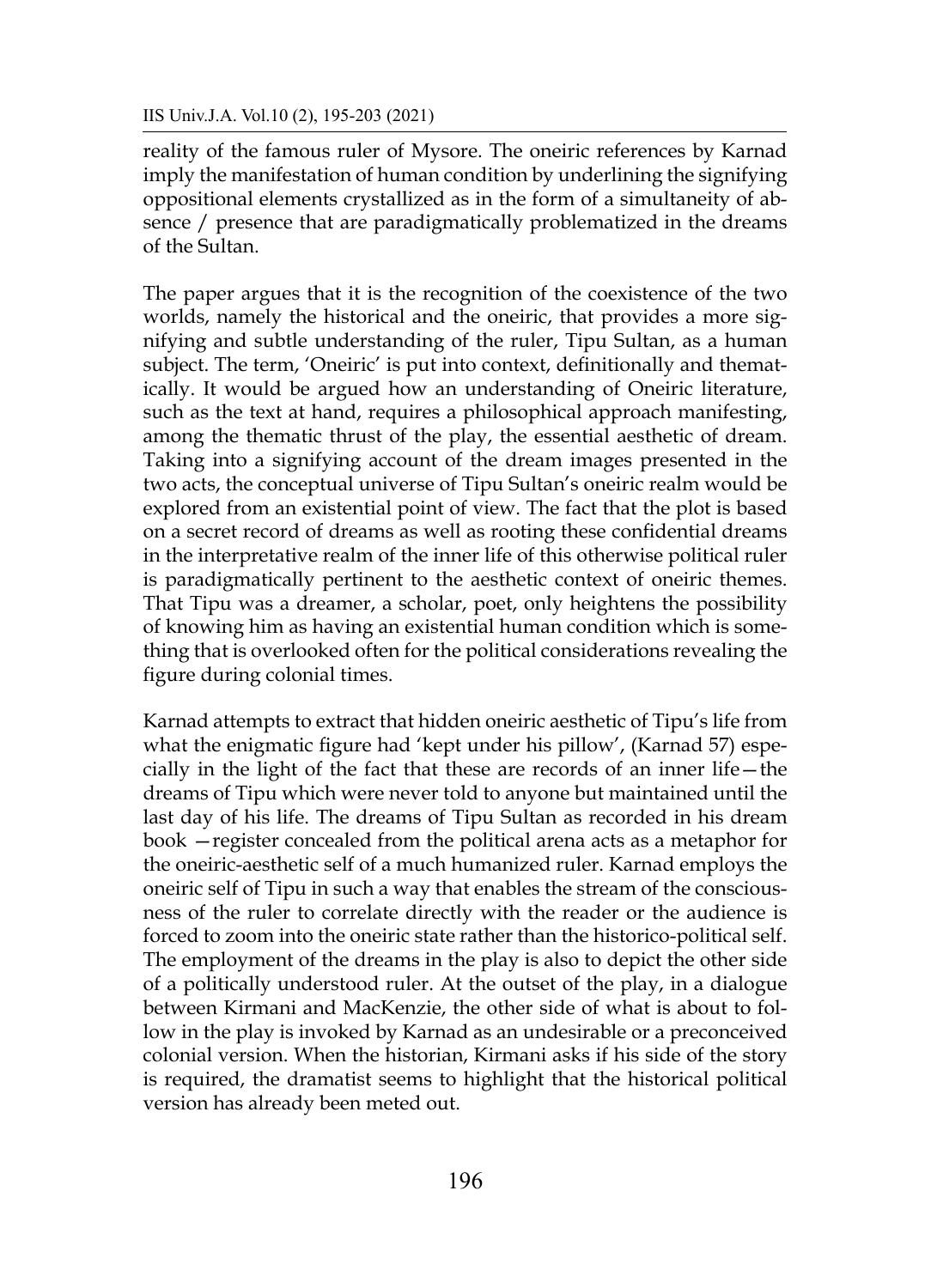## **The Oneiric in Context**

Etymologically speaking, the 'oneiric' is taken from the Greek 'oneiros' for dream ("Oneiric"). As a thematic category, however, the oneiric could be referred to as a conceptual realm that manifests aspects of human condition by structuring a conceptual correspondence between the coexistent parts of human consciousness. The interaction of the oppositional elements is based upon the juxtaposition of 'absence' and 'presence' as rendered possible by specific oneiric moments in Karnad's play. These are moments of self realisation quite different from those where the binaries offer one part of existence presiding over the other or controlling the other. But instances where the oppositions are considered together or imagined self-inclusively, take place within these reveries and dreams. The images produced in such a state may not be real but this presentification of the absence can only happen as it happens in an oneiric realm.

The oneiric mode then is precisely making present what is actually absent so that the absence-presence dichotomy dissolves into a new meaningful construct through the thematic category of the oneiric realm of significance. Thus, from the level of the manifestation of binary oppositions like that of a grand ruler or a despot where the character figure of Tipu Sultan is either aggrandized or vilified, we find Karnad's treatment of these dreams as a movement towards a level of immanence within the domain of signification represented by constructs such as the oneiric. Once we consider the possibility of the coexistence of apparently irreconcilable categories, the complex figure of Tipu Sultan is realised in the form of the oneiric self.

Dream images constitute a crucial conceptual construct in Girish Karnad's drama. However, before we embark on dealing with these highly charged images of dreams, it is important to conceptualize the theoretical underpinnings of what may be termed as an oneiric realm of significance. In the context of the thematic universe of Girish Karnad's drama, I would like to consider the concept of 'oneiric' as a phenomenologically productive conceptual category as presented by the Romanian group of writers such as Dumitru Ţsepeneag and Leonid Dimov.

Citing these theoretical voices, Laura Pavel, in the chapter, 'The Principal theses of Aesthetic Oneiricism', argues for the uniqueness of the concept: "In the provisory system of categories into which Tsepeneag separates the "aesthetics of the dream," the Oneiricism of the 1970s is distinct from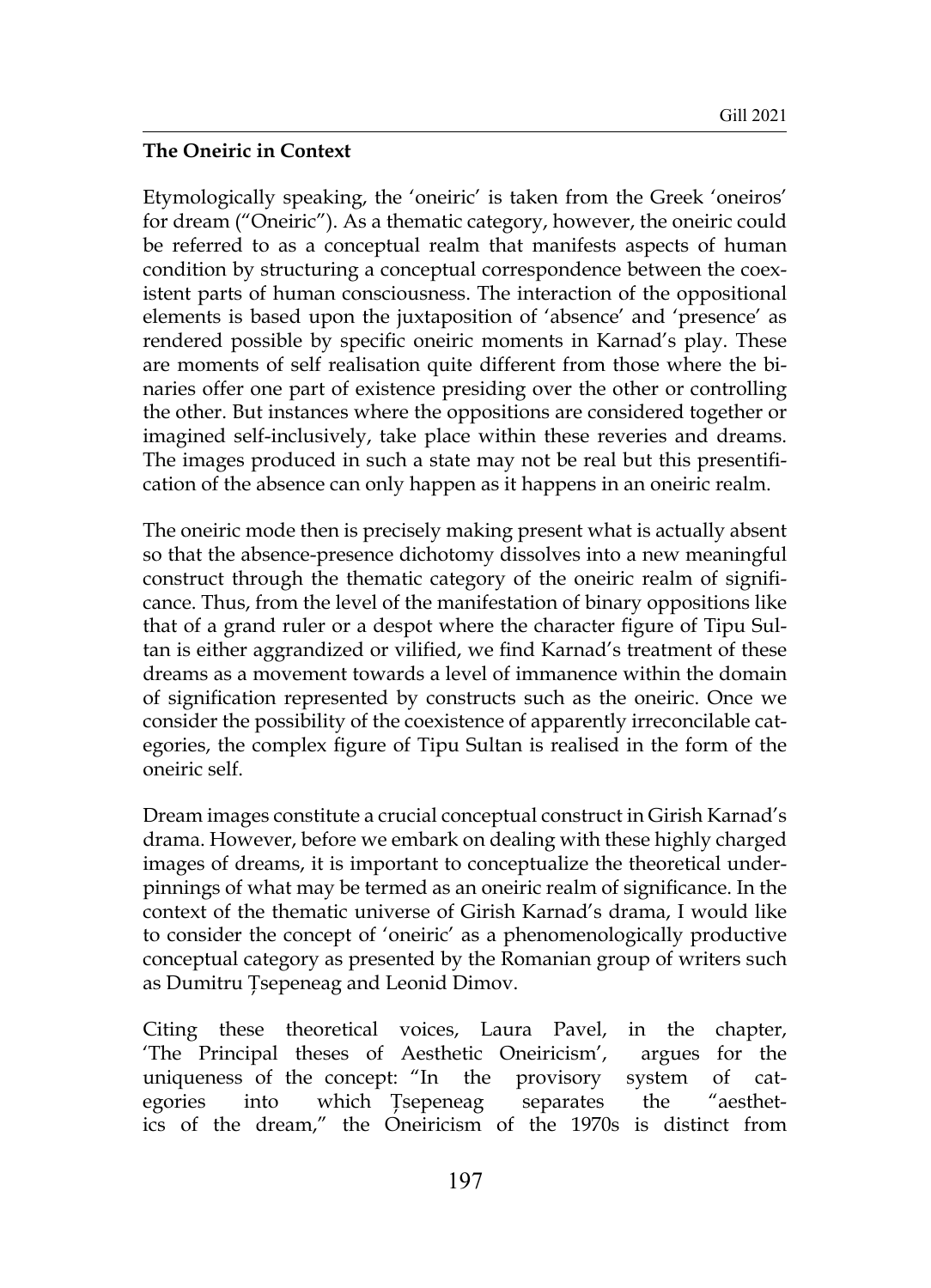the procedure of invoking a dream, which, from the ancients onwards, was lacking in aesthetic autonomy, as well as, from the "fantasy of ignorance," to be found in the Middle Ages, and the medieval moralizing and didactic oneiric" (20).

Historical differentiation of an aesthetic oneiric, from that of the 'psychoanalytical' or 'scientific' oneiric also deems defining the concept which its chief proponent, Dumitru Ţsepeneag, thus puts forward: "Finally, the oneiric which I shall baptize simply aesthetic, a category in which the dream is no longer an artistic means of moralization, or a source of metaphysical revelations, or a 'scientific' method of venting frustrations through art; rather it is quite simply a criterion, a limit term for comparison or, as Leonid Dimov would say, a suggestion for the legislation of an independent art, but one that is analogous to reality" (in Pavel 21). Dimov, the postmodernist poet and translator explicates further this category of 'dream': "It [oneiric literature] creates a new legislation … one that is always more meaningful (literarily speaking), more alive, more powerful than the real world, one that provides not the illusion of a certainty, but the certainty of an illusion" (in Pavel 30). The whole point of tracing the concept of Oneiricism to its literary roots is to envision the dream-like image as an open-ended, positive and productive entity essential to one's human condition. It is rather not to be seen in terms of any reductive, negative aberration representing lack in finality. This strand of thought, where the dream is presented as an essential part of reality, is also found in what Michel Foucault talks about in his preface to Ludwig Binswanger's essay, "Dream and Existence", entitled as, 'Dream, Imagination and Existence'.

The dream image is constituted through imagination, a category which is traditionally viewed in opposition to reality. Gail Weiss stresses the importance of Foucault's crucial observations regarding the limitations of psychoanalysis in addressing the significance of imagination and thus dreams; "Foucault's discussion of the relationship between image and imagination is valuable insofar as it seeks to dismantle the referential relationship that is ordinarily posited between the image and reality… Foucault argues against a traditional understanding of the imaginary as designating an "absent presence" or irreal in order to demonstrate that, on the contrary, it is "through the imaginary that the original meaning of reality is disclosed" (68). What the protagonist experiences in the disquiet of his thoughts and imagination thus too emanates from the oneiric realm of dreams. Foucault maintains that, "every act of imagination points implicitly to the dream. The dream is not a modality of the imagination, the dream is the first condition of its possibility" (in Weiss 69).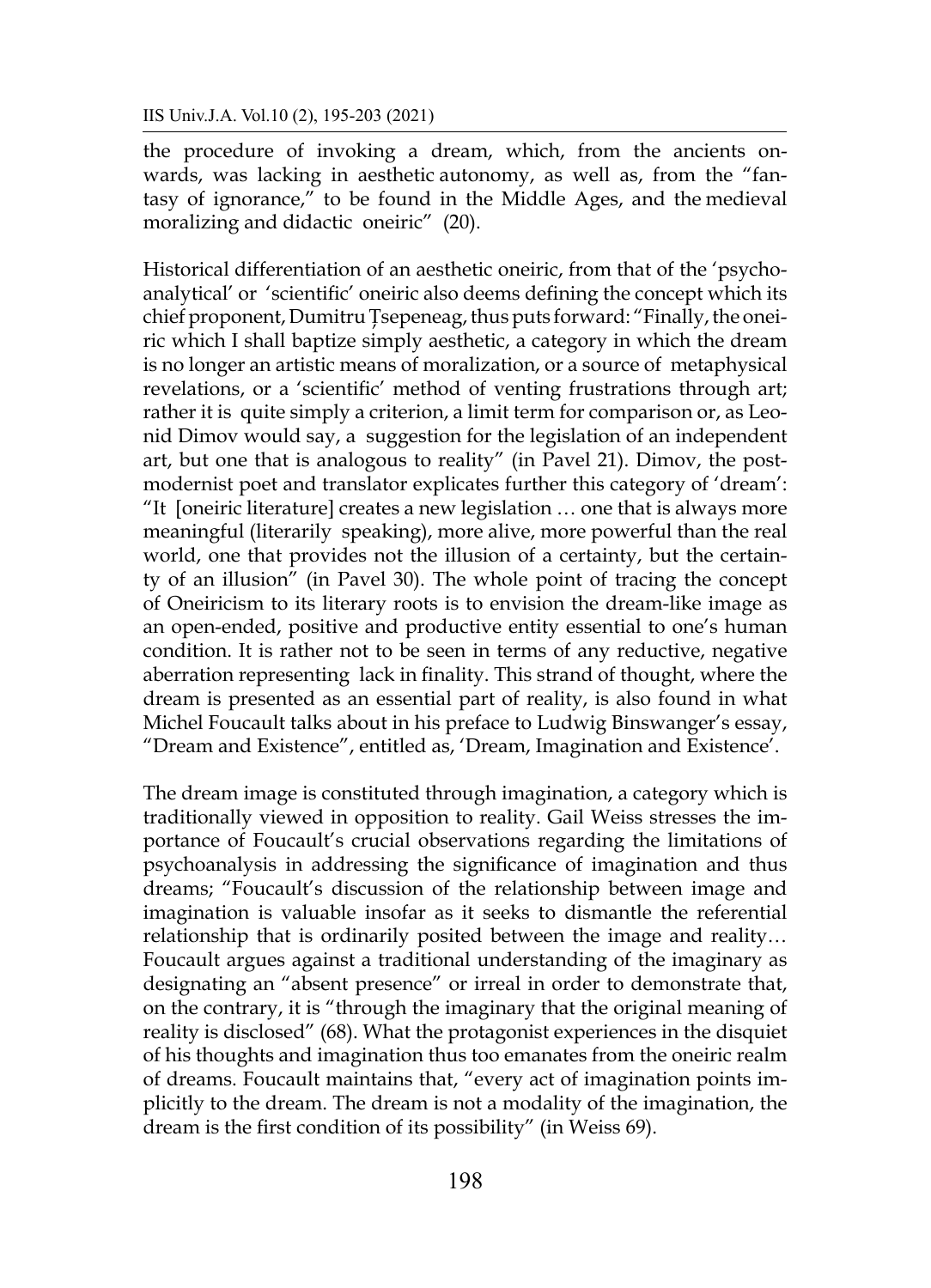Before we begin to start looking closely at the oneiric images in the paradigmatic structures of the narrative discourse of Karnad's text, I would like to reiterate once again, in the words of Leonid Dimov, the essential realm of the dream: "The oneiric, as I understand it, is not a mode of escaping from reality, but on the contrary, one of invading it, of piercing as far as its skeleton, where the sensible world is replaced by its anterior hypostasis, by a force" (in Pavel 29). Tipu Sultan's calibre as a humane emperor is heightened through his dreams. The preference given to recording his dreams, the sensitivity of appreciating the aesthetics of the oneiric in the sense of having the ability and capacity to perceive alterity in human life; an essential quality that keeps you down to earth, it is in the context of these features that Tipu draws from his dreams the sustenance of human condition or the essence of being human. The first words attributed to the voice of Tipu in the play appear in the form of an insistence: "In this register are recorded the dreams I've had and am having" (Karnad 191).

The oneiric realm of Tipu's life is that which allows him to see the alternative side in others too. In the third dream, despite despising the English, Tipu reveals his admiration for their quality of resilience to fight; something he recognizes in them as their 'dream'. In witnessing Tipu's dreams, the reader could correlate how dreams are free from political ambitions or partisan thoughts, as these fragments of one's consciousness could be bluntly honest, paradoxical and ambiguous, revealing the unmotivated and unprejudiced being. Thus, Karnad's choice of the dream is analogous to an attempt to humanize history in the context of Tipu Sultan. Tipu himself has the potential to signify the oneiric by contrasting his dreams with those of the inebriated dreams of other princes, dreams that rather inhibit one's consciousness instead of augmenting it: "Today the Indian princes are all comatose, wrapped in their opium dreams" (Karnad 210).

The realist details of the play are interposed with, or rather mediated by dream sequences that appear in a stream of consciousness, as the two historians' (the 'choric characters') dialogue depicts. Within the structure of the play, thus, it is deliberately made problematic to demarcate any lines of separation of reality from imagination, for the two zones enable the partitive human existence to meet with or manifest the complex category of the whole. The dreams, one by one, become a fluid space essentially required for the historical figure of Tipu to situate himself in a way that is essential to counter the absolute historical figure. In this context, if we resort back to an explanation regarding the fundamental meanings of the oneiric, which relates that, "To dream means: I don't know what is happening to me. From the I and the me there again emerges, to be sure, the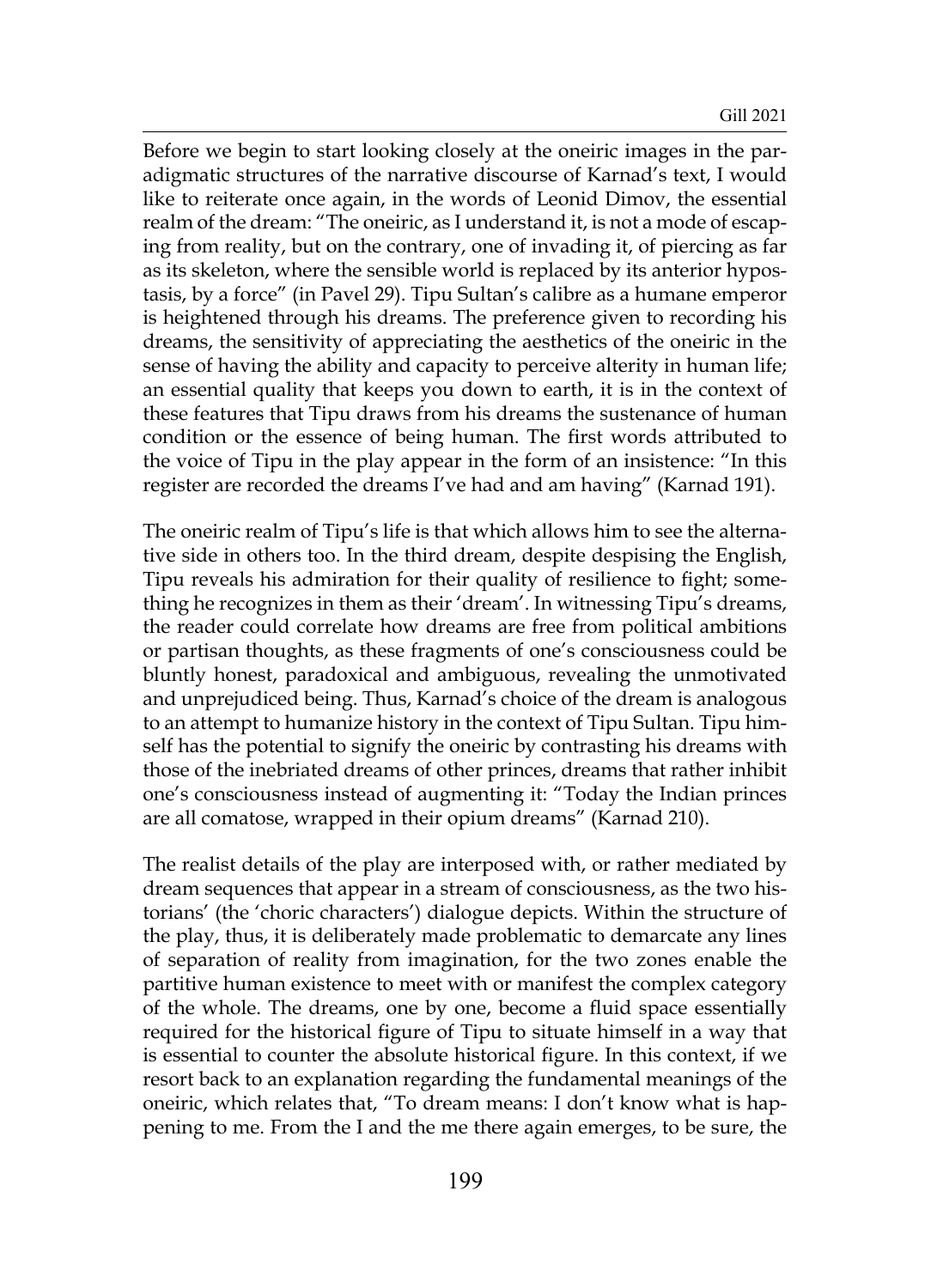#### IIS Univ.J.A. Vol.10 (2), 195-203 (2021)

individual…. In no way, however, does the individual emerge as he who makes the dream, but rather as the one for whom—he knows not how the dream occurs." (in Rizo-Patron 154). In Tipu's case, the inclusion of the unknown in the purported 'historical' known, is the first sign of recognizing one's lack of absolute knowing, and hence one's fallible humanness. Karnad's depiction is to insist lest the 'human' Tipu gets forgotten, without aggrandizing or vilifying the figures from history.

The inclusion of the oneiric element in the play makes it possible for the historical narrative to utter a deeper significance of a symbolic dimension that, for instance, the Sultan intermittently dreams. Subsequently, this underlying significance is not in what it represents but what it reveals as not present or being the part of the historical narrative of a ruler as a father, a son, and eventually a creative as well as even a literary figure. It is when the normal experience is pondered upon, when it is juxtaposed with 'oneiric voices' and 'poetic latencies' that are uttered through questions and reflection, a 'supersensible meaning' emanates from the 'sensible' (Rizo-Patron 157). By infusing a historical narrative with potential oneiric elements that reveal signifying penumbral absences, Karnad enables the possibility of the ordinary-historical life itself partaking in the imaginary or rather the poetic-aesthetic tendencies of a human mind. Letting these tendencies to manifest a nuanced significance of human nature is the implication of the oneiric expression of human utterance. It would be interesting to look at these oneiric break-ins in the text, for the dramatist tends to tap into that realm often in his plays; for instance, in the final scene from 'Tughlaq', the historically located emperor lays in the lap of an oneiric experience as he dozes off and forgets the empirical reality. This forgetfulness deems the waking up of remembering the essential aspect of life which could be termed as oneiric immanence.

## **The Conceptual Universe of Tipu's Oneiric Realm**

If there is a common thematic cluster underlying these dreams, it could be seen as a longing to explore and effort rendering the willingness to come to terms with the strange or the unknown in life. Despite the references to outcomes of battles, relationships or political strategies, the oneiric realm of Tipu Sultan's dreams depict, paradigmatically, a space that allows the emperor its essential existential articulation in the form of oneiric utterances.

The first dream, in this vein, appears to be about the insistence of having not seen the strange or the unknown and what is seen seems not to belong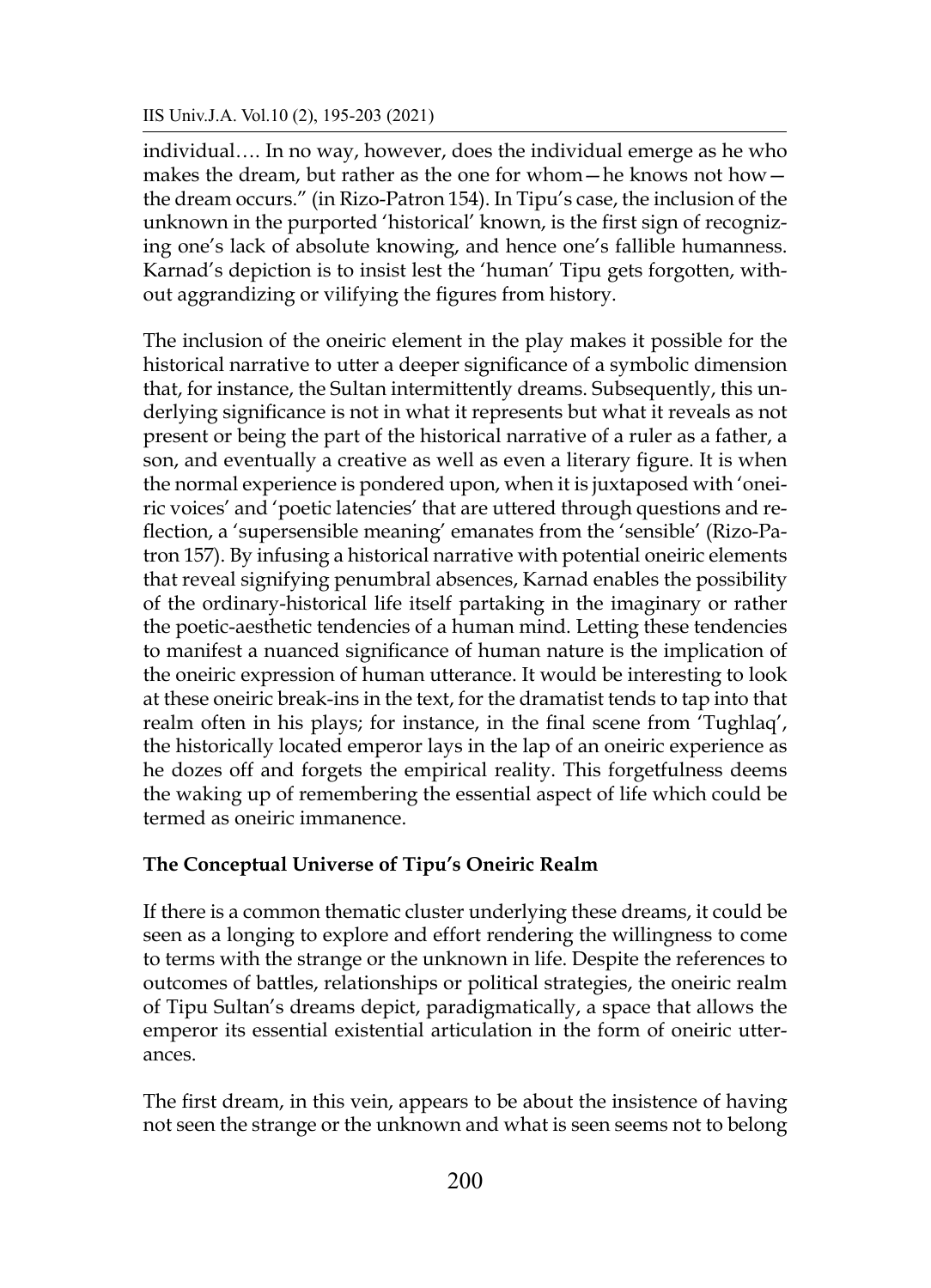to any apparent ontological categories. At best, Tipu is witness to images and although the Sultan wants to 'inspect them more closely' (Karnad 193), the figures in the images defy hierarchies like time and space, as the dream registers the voice from the unknown manifesting existence 'for many centuries now'. It could be considered as an encounter with a timeless dimension of life. When in the morning Tipu interprets the dream in terms of the political scenario, it emanates from the immediate atmosphere of the court. What remains at the core of the oneiric realm nonetheless is the overarching elements of the strange; much like the Jungian 'collective unconscious'.

The second dream manifests in a stream of consciousness narrative mode immediately after Tipu concludes the strategic plans to counter the British while anticipating their eagerness of striking back with vengeance. However, the oneiric realm opens to the strange world of presences which are best understood as disguises; the thematic oppositions of disguise and revelation are manifested in the form of a strange 'visitor' whose private meeting with the Sultan signifies essence of an androgynous nature. Again, although the dream is reasonably interpreted in militaristic terms, it is the other conversation that stands out in this brief oneiric encounter. The disguised self, a stranger who appears as a young man-woman, happens to know the Sultan personally out of its 'intense admiration'. The element of the 'strange' when reveals itself to the emperor renders an intimate moment representing an interaction between the strange and the intimate, known-unknown, and disguise-revelation. Tipu's accusation against the stranger unknown is that it has 'inveigled' the Sultan's pragmatic self. However, the fact that the king allows his private self to 'register' this oneiric moment of cajolery by the queer or unfamiliar dream presence and rather preserve it in literary expression deems the playwright's assertion regarding the great emperor's otherwise conscious human sensitivity to regard human nature and its course of action as more nuanced and existentially subtle proposition.

The 'spectral landscape' of the third dream largely involves the father-son interaction about the struggle against British. While the context here is apparently political, once again Tipu reveals his uninhibited longing to face the more amorphous questions of life: "But, Father, after, suddenly, I see myself in them …. They don't give up. Nor would I. Sometimes I feel more confident of them than my own people. What makes them so unsparing towards themselves? Is it only money?" (Karnad 225). Only in the oneiric realm Tipu's monarchical-public self is able to identify with its 'other(s)'. The oneiric realm countenances an impartial contact between an existen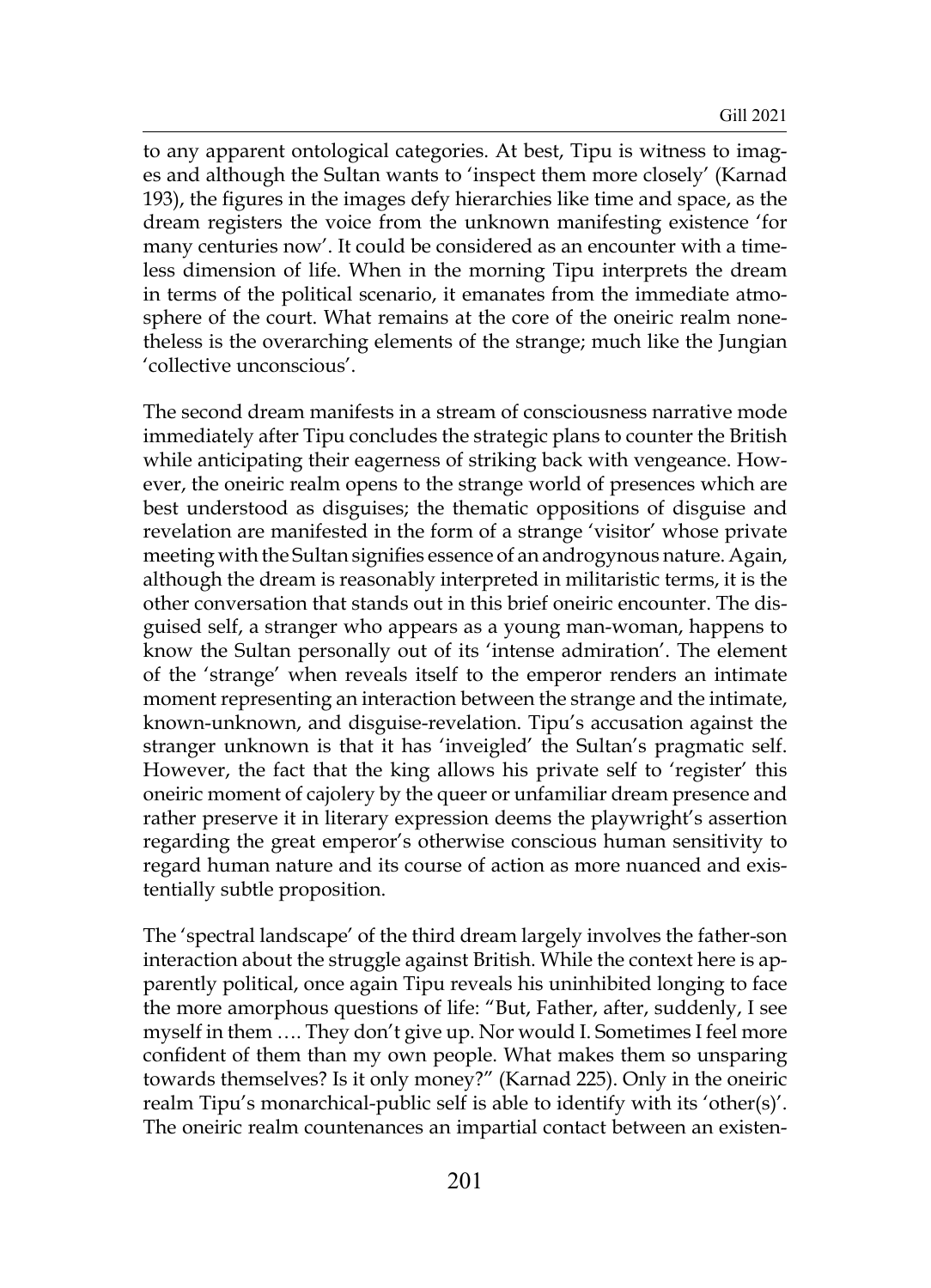tial self and its elusive other, thus lending the life of a ruler a literary as well as a philosophic worth.

The final dream is about the unending desire to live, and about making the possibility of a productive existence. More than anything it is about the human reassurance to exist. The vision of Tipu's last dream crystallizes into the image of a garden blooming with a rose bush. Even in the dire circumstances of war, the oneiric space enables a significant association of the pastoral, and with it, nature and the human self. Although Tipu Sultan gets killed the next day, it is crucial to record the emperor's own determined chronicling of his oneiric being and asserting thus its significance in the imperative.

# **Conclusion**

The 'dreams' in *'The Dreams of Tipu Sultan'* are key to understand an important aspect about our belief in history, that is its palpability is imbued as well with a dimension of the unknown or the strange, that would invariably resist any straitjacketing dictated by political agendas. The 'reality' of a king, its people, his family and its nation, at large, is a phenomenon that could not be based solely upon any person's belief, knowledge, vision or policy. It must enfold within its precincts the very roots of 'imagination'. The understanding of a human subject could not be initiated from any reductive reading of history but a history subtle enough to incorporate within its core the 'dreams' or the oneiric realm of its people.

The oneiric experience, thus, could be considered as a productive experience instead of a repressive reaction against a psychological one as a result of a political situation. The unfolding of the oneiric realm is therefore neither in the ultimate control of Tipu's imagination, since the dream here could not be termed as emanating from experience testified as real life, nor in the domain of a pure sense of a dream world where the human subject entirely unconsciously steps in or out indulgently. Rather, the oneiric images prevail within and upon a horizon-like penumbral space conjoined within the dream and the real, or imagination and reality. The oneiric, then, is about the dream within the realm of Tipu's real life. It is what Foucault contends to be a dream which "unveils, in its very principle, the ambiguity of the world, which at one and the same time designates the existence projected into it and outlines itself objectively in experience" (in Weiss 68).

The play's discourse is based upon wedging the two parallel planes of